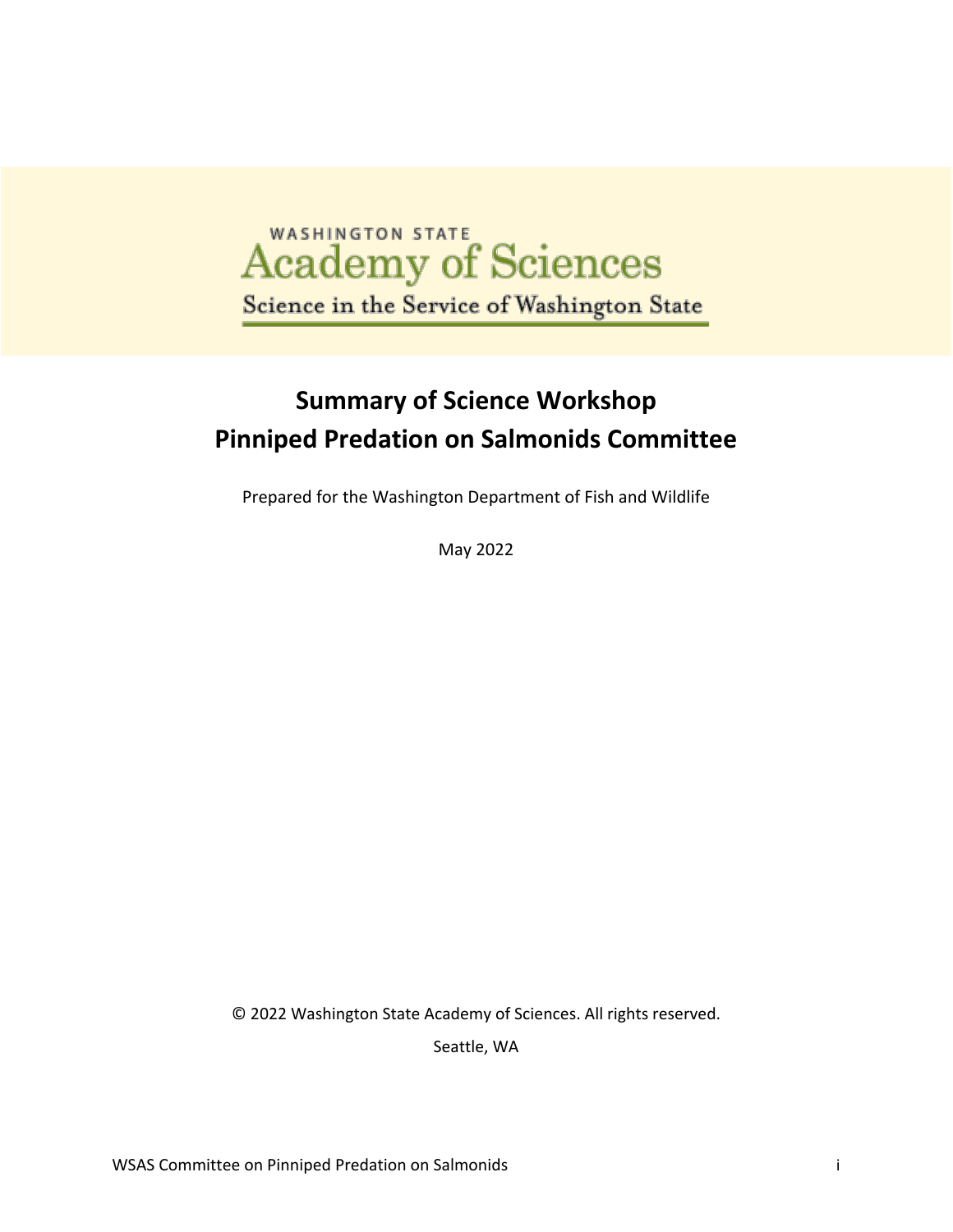### **ABOUT THE WASHINGTON STATE ACADEMY OF SCIENCES**

The Washington State Academy of Sciences (WSAS) was requested by Governor Christine Gregoire and authorized by the Washington State Legislature in 2005. WSAS is a not-for-profit organization of Washington State's leading scientists and engineers dedicated to serving the state. Members are elected by their peers for outstanding contributions to research.

Formed as a working academy, not an honorary society, WSAS is modeled on the National Academies of Sciences, Engineering and Medicine. WSAS provides independent, objective analysis and advice to the State and conducts other activities to solve complex problems and inform public policy decisions. WSAS also encourages education and research, recognizes outstanding contributions to knowledge, and increases public understanding in matters of science and engineering. Learn more at www.washacad.org

This activity was supported by Agreement No. 21-18006 with the Washington Department of Fish and Wildlife. Any opinions, findings, conclusions, or recommendations expressed in this publication do not necessarily reflect the views of the organization or agency that provided support for the project. **This product reflects the proceedings of a workshop and not the opinions of the Academy committee.**

WSAS Committee on Pinniped Predation on Salmonids:

Daniel Schindler, *Chair*, University of Washington Alejandro Acevedo-Gutiérrez, Western Washington University Mike Etnier, Burke Museum Tessa Francis, Puget Sound Institute Ray Hilborn, University of Washington Megan Moore, National Oceanic and Atmospheric Administration Jonathan Scordino, Makah Tribe Kathryn Sobocinski, Western Washington University Andrew Trites, University of British Columbia

WSAS Staff and Contractors:

Donna Gerardi Riordan, Executive Director Yasmeen Hussain, Program Officer Amanda Koltz, Program Officer Elizabeth Jarowey, Program Operations Manager Katie Terra, Writer Sara Marriott, Research Assistant

Suggested citation: Washington State Academy of Sciences. (2022). Summary of Science Workshop: Pinniped Predation on Salmonids Committee. Seattle, WA: WSAS, 1-12.

Washington State Academy of Sciences 901 5th Avenue, Suite 2900 Seattle, WA 98164 wsas.programs@washacad.org; www.washacad.org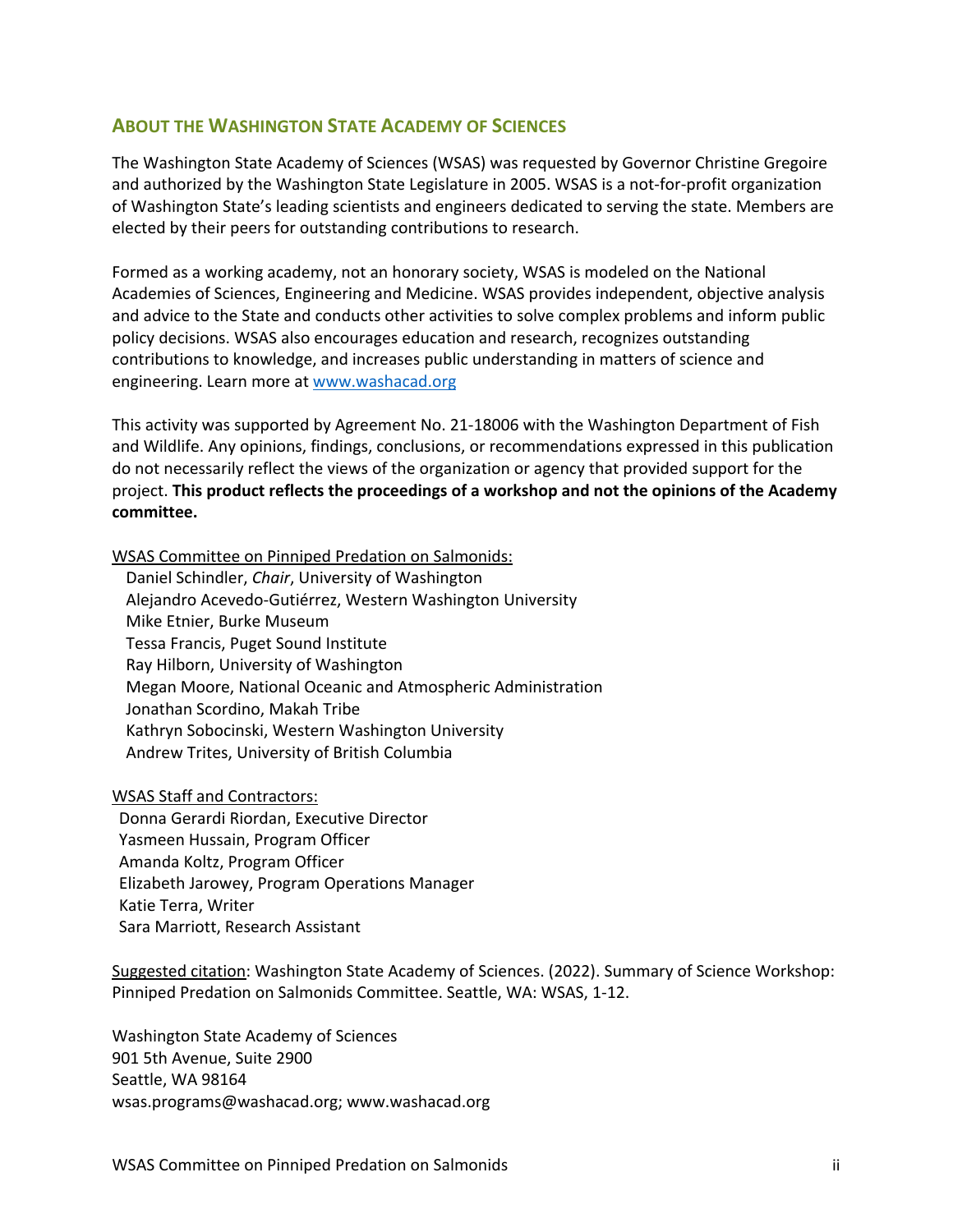# **WORKSHOP OVERVIEW**

In response to a request from the Washington Department of Fish and Wildlife (WDFW), the Washington State Academy of Sciences (WSAS) convened a committee charged with reviewing the science regarding pinniped predation on salmonids in Washington's waters and coastal areas. Deliverables from the committee to WDFW will include a bibliography of pinniped predation research and a report that includes 1) what is known about pinniped predation of salmonids, and with what level of certainty, 2) where the knowledge gaps are, 3) where additional research is needed, 4) how the science may inform policymakers, and 5) an assessment of the scientific and technical aspects of policies and potential management actions within Washington. Notably, the committee's report to WDFW will not recommend specific management actions, but rather will summarize the science and current research on this issue. Early in this process, the committee conducted two workshops to engage members of the scientific community and stakeholders with expertise in pinniped predation to gather information on published and unpublished research and data to integrate into the bibliography and final report.

The first workshop was conducted on February 9, 2022 and included scientists and researchers who have expertise on pinniped predation. This workshop served as a forum for experts to present relevant research and for the committee and invited experts to discuss this data. Information shared during the workshop will inform the committee's bibliography and report to the state summarizing the current science around pinniped predation on salmonids, which will be delivered later this year.

The workshop drew 59 attendees in total, including 13 invited presenters, 9 committee members, 5 WSAS staff members, and 32 other participants. This document summarizes key points of the workshop presentations and subsequent discussions; the workshop agenda and a full list of participants are included as appendices.

## **PRESENTATIONS AND DISCUSSION**

During the workshop, speakers delivered 13 presentations pertaining to five broad topics:

- Pinniped and salmonid populations
- Quantification of pinniped predation on salmonids
- Factors affecting pinniped predation on salmonids
- Ecological interactions affecting pinniped predation on salmonids
- Potential management actions

After the conclusion of all presentations under each topic, the committee facilitated a discussion session on that issue. Structured according to these broad topics, the sections below review the key takeaways from the presentations and discussions.

#### **Current and historical pinniped and salmonid populations**

Presenters shared that pinniped populations in Washington primarily comprise three species: harbor seals, California sea lions, and Steller sea lions. Harbor seals and Steller sea lions are year-round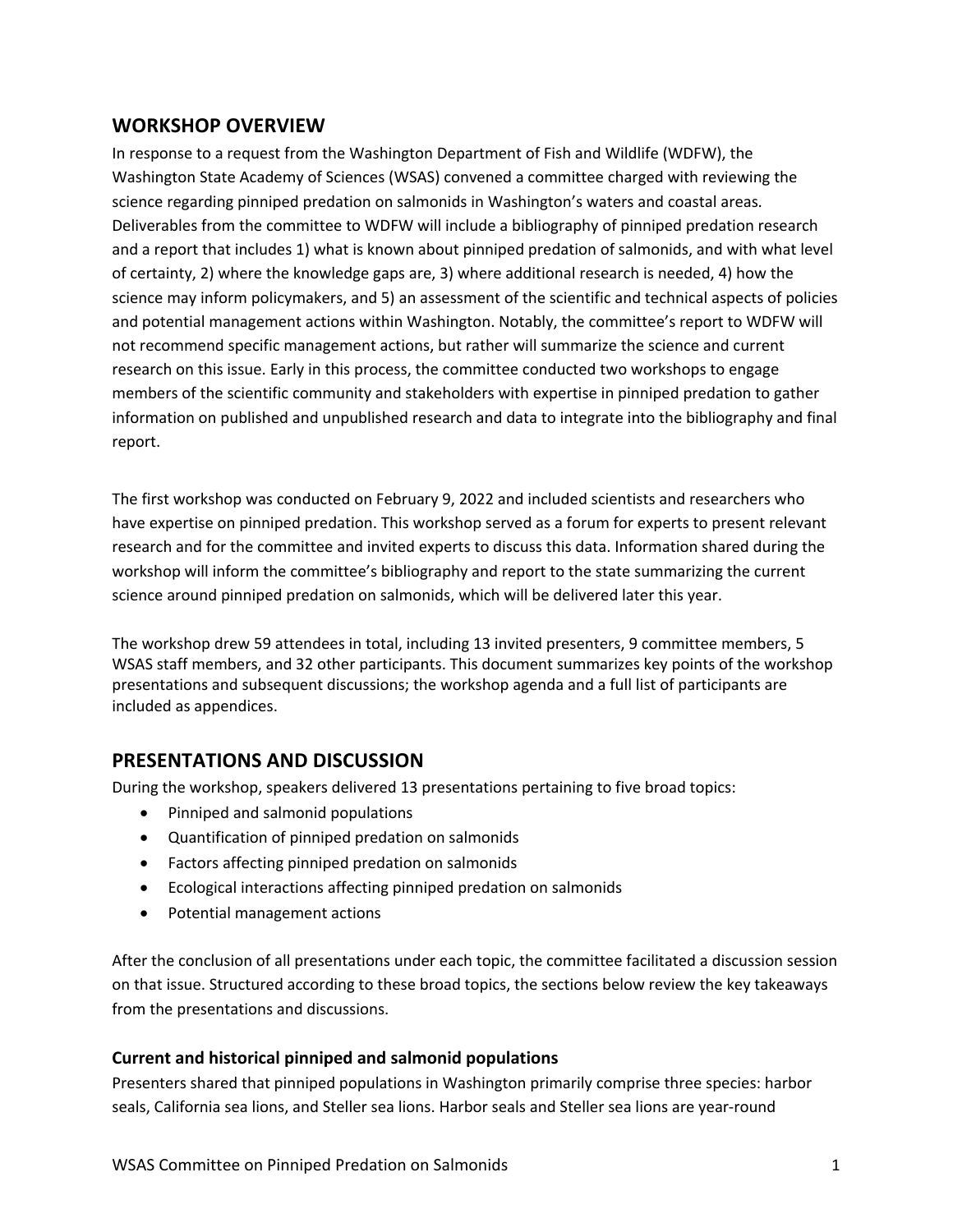residents of Washington waters, while California sea lions are typically present between September and May. Speakers shared data showing that (a) the California sea lion population in Washington rose dramatically from the 1970s to 2010 and stabilized thereafter (b) Steller sea lion abundance increased steadily from the 1980s to 2012 and has remained stable since then, and (c) the harbor seal population also experienced an increase beginning in the 1970s but stabilized in the early 2000s. One coastal seal harbor stock and three inland marine water stocks reside in Washington.

Presenters described that that pinniped diet is assessed through hard parts and genetic analyses of scat samples. They shared that data from these analyses point to a preference among harbor seals to prey upon clupeids (marine forage fish including herring), though their diet is diverse and varies temporally and by location. Speakers noted that more research is needed to understand the diets of the sea lions that reside in Washington waters. Speakers also noted gaps in the data on pinniped diet in this geographic area including individual specialization among pinnipeds, impacts of predation to salmon runs, and the indirect effects of predation on salmonids.

Speakers also described how currently, three evolutionarily significant units (ESUs) of salmon in the Puget Sound are listed as threatened: Puget Sound Chinook, Puget Sound steelhead, and Hood Canal summer chum. Lake Ozette sockeye are the only coastal ESU categorized as threatened. Presenters showed that Hood Canal summer chum have almost reached the recovery goal, while the other three threatened ESUs have achieved minimal progress of less than 10% of their respective recovery goals. Presenters also showed that trends in the return of adult salmon to the Puget Sound show a decline in returns among coho, sockeye, and natural-origin Chinook and an increase in returning chum salmon, pink salmon, and hatchery Chinook.

Committee member and invited expert discussion points regarding pinniped and salmonid populations included the following:

- The relationship between current and historic pinniped populations, including archaeological data on precontact species abundance and distribution
- Data limitations regarding historical salmonid consumption by pinnipeds
- Current efforts to compile data on documented historical culling and subsistence hunting and related impacts on pinniped and salmonid populations

#### **Quantification of overall pinniped predation on salmonids**

Speakers shared various studies illustrating that fish size is one of the most significant parameters influencing the population-level impacts of salmonid consumption by pinnipeds. DNA metabarcoding has recently provided a more precise diet analysis by enabling species-level data regarding the fish consumed by harbor seals in the Salish Sea. Presenters shared resulting estimates suggesting that harbor seals primarily feed on hake and herring, with salmon comprising approximately 16% of their diet. They indicated that, of the salmon consumed by harbor seals, chum is the predominantly consumed species, followed by Chinook. Among Steller sea lions, researchers estimate that salmon account for 8.9% of the animals' diet.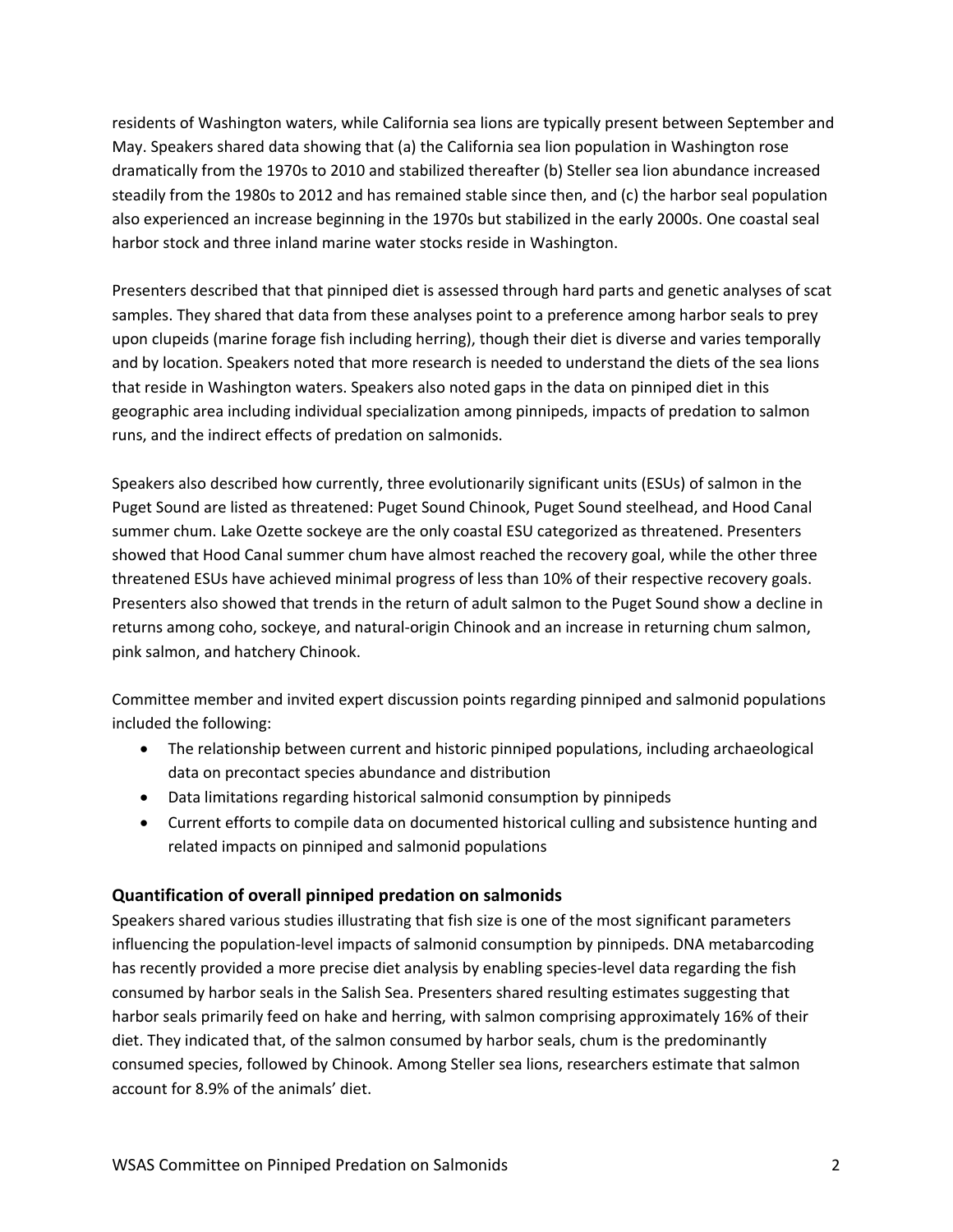Presenters shared data suggesting that the impacts of marine mammals on salmonid populations exceed the impacts created by fisheries. The Steller sea lion population has now exceeded pre-cull levels and continues to grow, with pup production increasing sixfold in recent years. Speakers indicated that, due to this population growth, depensatory mortality is a growing concern for small pelagic fish, including herring and sockeye salmon. They outlined policy options in response to this data, including continuing with current precautionary harvest policies, regulating marine mammal abundance, and restoring the traditional First Nations marine mammal harvesting system.

Committee member and invited expert discussion points regarding the quantification of pinniped predation included the following:

- Modeling for the impacts of predation and other variables on both additive and compensatory mortality
- Impacts on other fish populations, such as herring and groundfish
- The feasibility of reinstating traditional harvests by Indigenous peoples

#### **Factors affecting pinniped predation on salmonids**

Speakers shared that, in addition to consumption of prey, the presence of predators impacts prey populations by influencing the behavior of migratory prey. To survive predation, prey animals often modify their migration patterns. Presentations indicated that, among salmonids, antipredator behavior includes nocturnal migration and increased speed of migration. This behavior likely alters predator-prey interactions between pinnipeds and salmonids. Speakers suggested that more research is needed to understand how antipredator behavior may affect populations and behavior patterns among salmonids specifically.

Speakers indicated that pinniped response to seasonal prey aggregations may vary temporally and spatially depending on life history. The life cycles of both predator and prey are key considerations in understanding pinniped responses to seasonal prey distribution. Presenters described how pinniped life history can influence foraging and diving behavior, diet, seasonal attendance patterns, distribution, and abundance. For example, the energetic demands of pupping and breeding season may alter foraging behavior.

Presenters described how, in addition to the influences of life history, social factors may also affect pinniped behavior. Research has highlighted evidence of social transmission among sea lions regarding knowledge of foraging opportunities. Speakers indicated that sea lions have demonstrated an ability to learn from one another's successful foraging habits; however, early intervention helps disrupt this process.

Committee member and invited expert discussion points regarding influences on pinniped predation include the following:

• The possibility of other pinnipeds assuming the roles of nuisance pinnipeds that are culled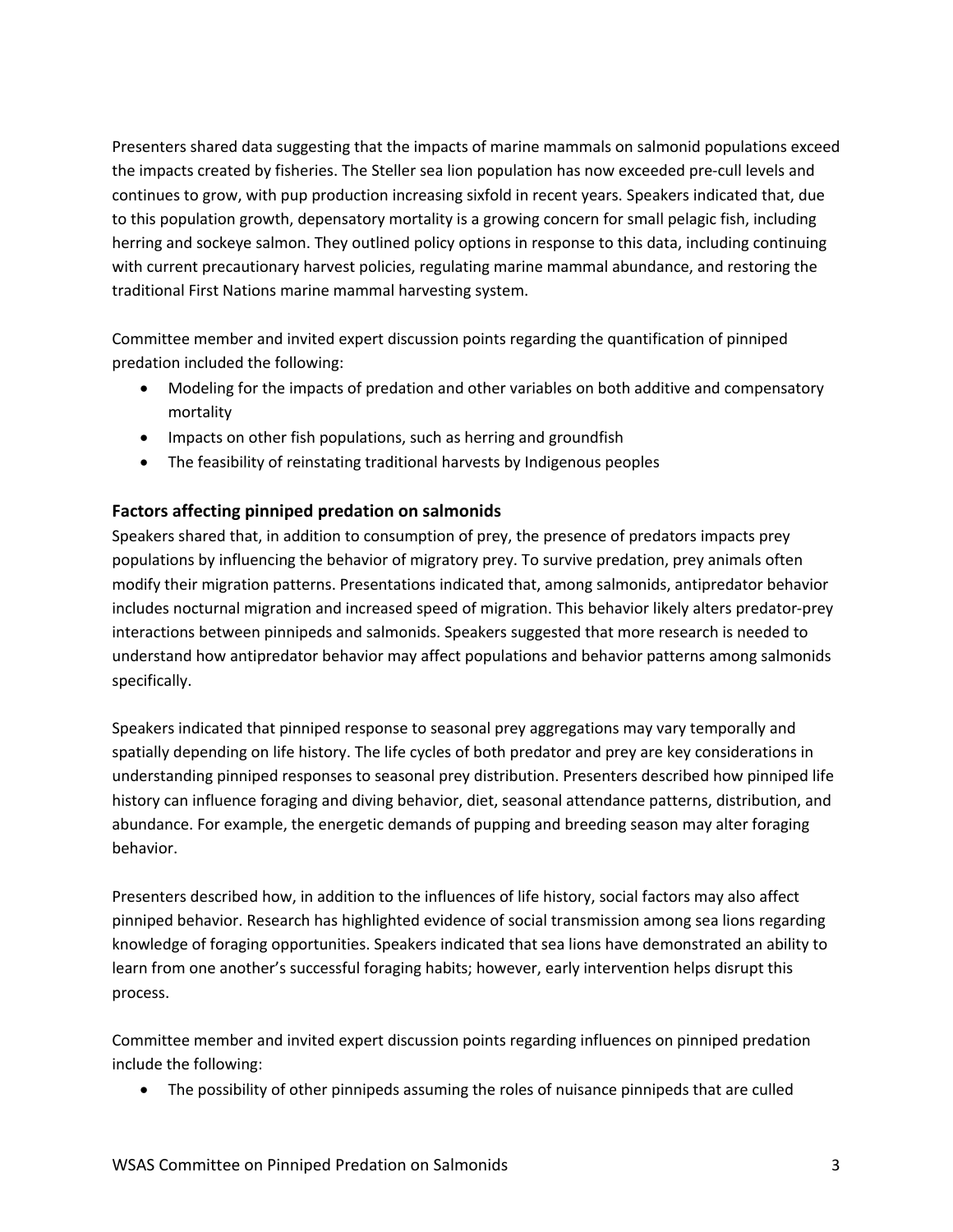- The effects of human-caused alterations to habitat on migratory prey behavior
- Possible variations in antipredator behavior between wild fish and hatchery fish
- Non-lethal deterrents for problematic foraging behavior
- The feasibility of encouraging desired antipredator behaviors among salmonids and desired foraging behaviors among pinnipeds
- Seasonal memory among pinnipeds regarding where and how to forage

#### **Ecological interactions affecting pinniped predation on salmonids**

The presenter described how the Puget Sound Atlantis Ecosystem Model, which simulates relationships between all species in the food web and within the context the ecosystem's biological processes, has identified a strong trophic linkage between herring population dynamics and salmon abundance. This predicted ecological interaction primarily affects Chinook and impacts coho and chum to a lesser degree. The speaker indicated that, because of the linkages between pinnipeds and these fish species, this relationship has implications for seals and sea lions as well. They indicated that the model predicts greater impacts to California sea lions compared to Steller sea lions.

Committee member and invited expert discussion points regarding ecological interactions included the following:

- The role of fish size in the predicting ecological interactions
- Modeling of seasonal targeting in pinniped response to prey and the related impacts
- The prey buffering hypothesis and opportunistic feeding patterns among pinnipeds based on prey availability
- Variability in prey migration due to other factors, such as water levels
- Recent study findings that indicate a lack of correlation between killer whale demography and Chinook abundance

#### **Potential management actions**

Speakers described how the Marine Mammal Protection Act (MMPA) governs the management of marine mammals. They indicated that this legislation established a moratorium on culling marine mammals but offers several exceptions. Namely, states can apply to cull individual pinnipeds identified as causing negative effects to the recovery of salmon populations listed (or being considered for listing) under the Endangered Species Act. Presenters stated that states and other jurisdictions would benefit from the flexibility to tailor marine mammal management approaches to their unique situations and to implement site-specific strategies.

Committee member and invited expert discussion points regarding the management of marine mammals included the following: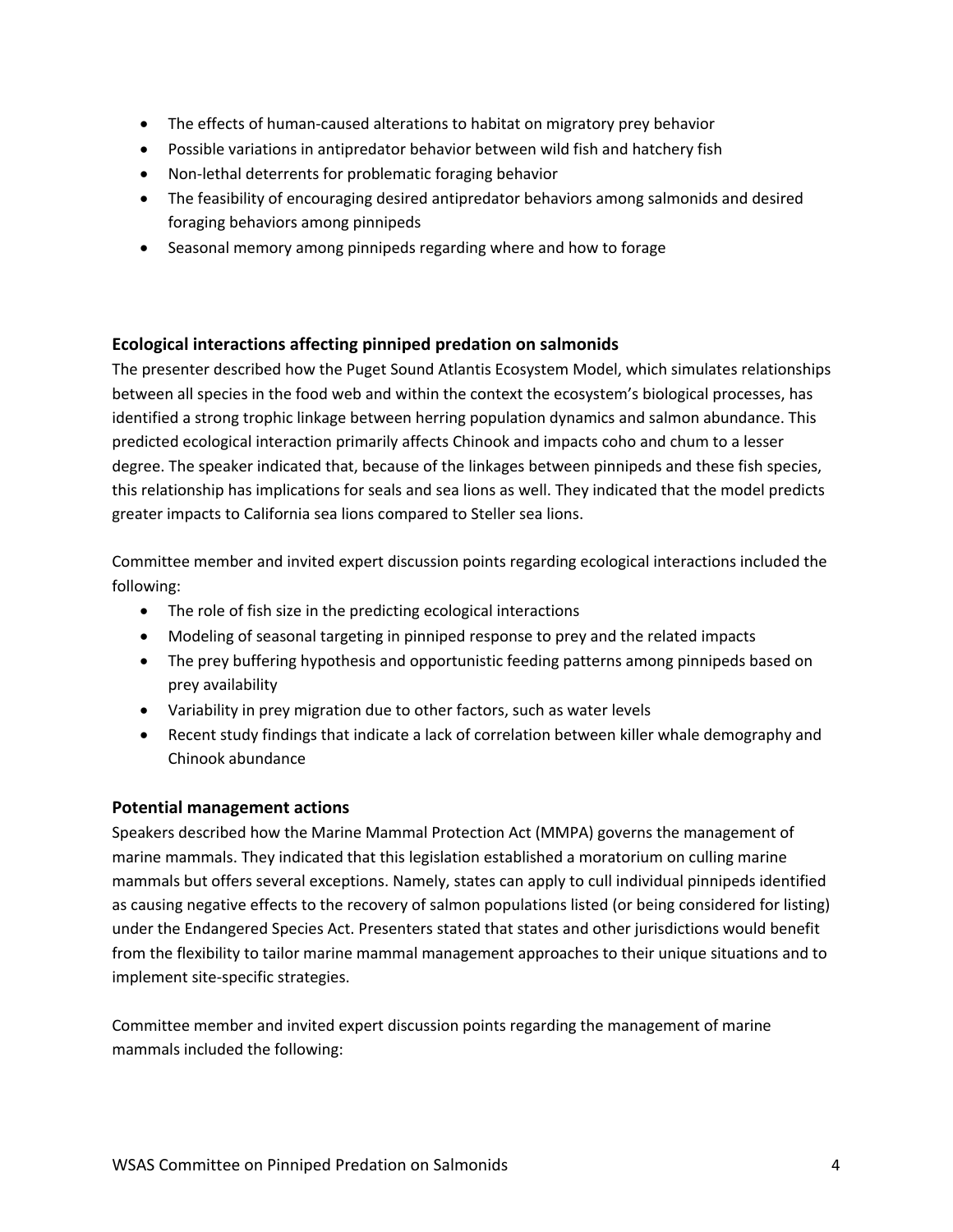- Challenges to implementing appropriate management strategies, including the extensive data collection required to justify lethal culling and the need for agreement on an approach when multiple jurisdictions are involved
- Variability in the benefits of certain management actions across locations and circumstances
- Whether culling problematic individual pinnipeds is an effective management approach (there was disagreement among committee members and invited experts on this issue)

# **NEXT STEPS**

The committee will hold a second workshop designed to engage with stakeholders and will also share a summary of that workshop. Over the next several months, the committee will draft a report and bibliography on the science of pinniped predation on salmonids.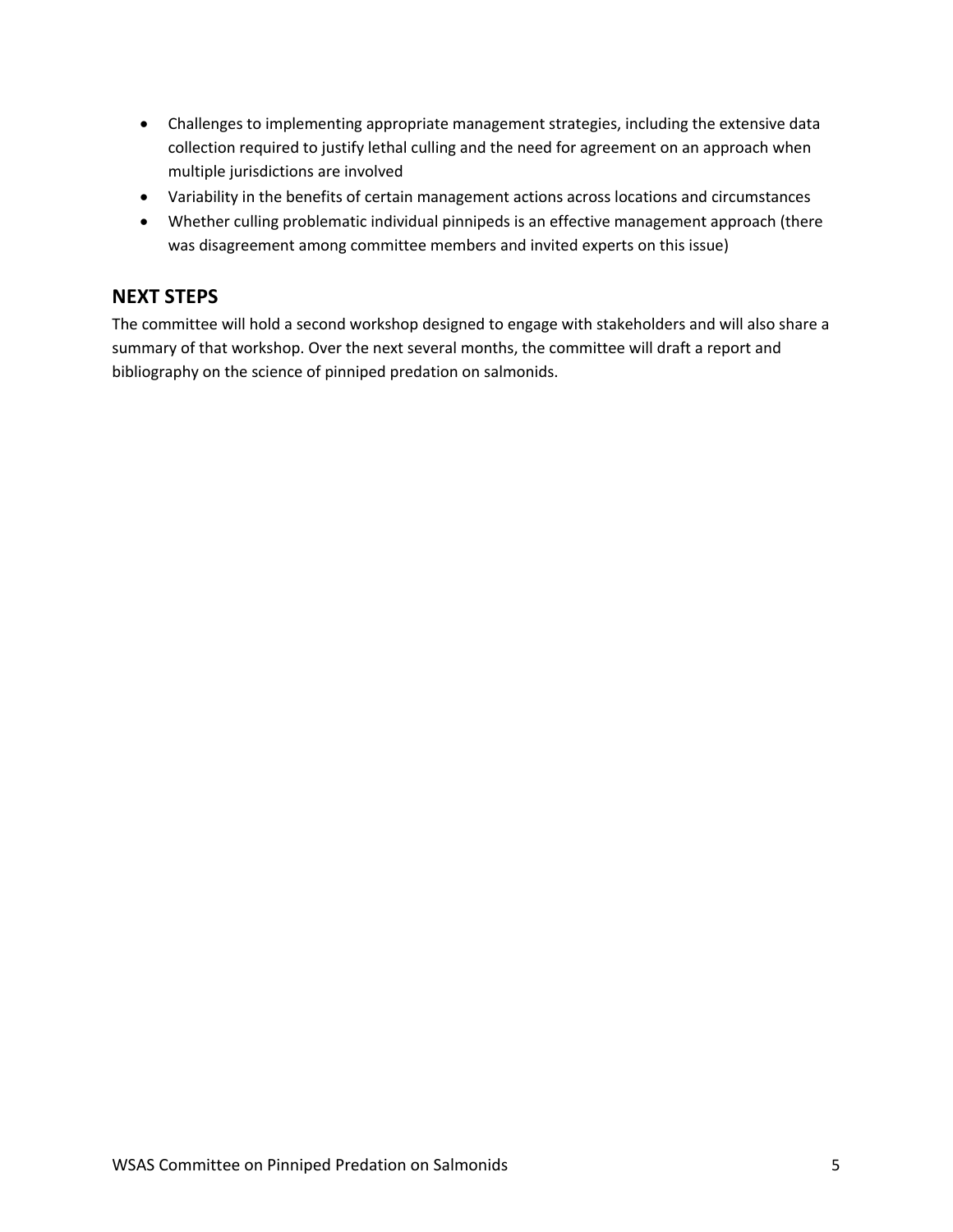| Role             | <b>First Name</b> | <b>Last Name</b>  | <b>Affiliation</b>                              |
|------------------|-------------------|-------------------|-------------------------------------------------|
| <b>Committee</b> | Alejandro         | Acevedo-Gutierrez | <b>Western Washington University</b>            |
| <b>Committee</b> | Mike              | Etnier            | Western Washington University                   |
| <b>Committee</b> | <b>Tessa</b>      | <b>Francis</b>    | University of Washington                        |
| <b>Committee</b> | Ray               | Hilborn           | University of Washington                        |
| <b>Committee</b> | Megan             | Moore             | <b>NOAA Fisheries</b>                           |
| Committee        | Daniel            | Schindler         | University of Washington                        |
| <b>Committee</b> | Jonathan          | Scordino          | Makah Fisheries Management, Makah Tribe         |
| <b>Committee</b> | Kathryn           | Sobocinski        | Western Washington University                   |
| <b>Committee</b> | Andrew            | <b>Trites</b>     | University of British Columbia                  |
| <b>Observer</b>  | Mickey            | Agha              | Washington Department of Fish and Wildlife      |
| <b>Observer</b>  | Mark              | <b>Baltzell</b>   | Washington Department of Fish and Wildlife      |
| <b>Observer</b>  | Sarah             | Colosimo          | Washington Department of Fish and Wildlife      |
| <b>Observer</b>  | Derek             | Dapp              | Washington Department of Fish and Wildlife      |
| <b>Observer</b>  | Joe               | Ebersole          | <b>Environmental Protection Agency</b>          |
| <b>Observer</b>  | <b>Tara</b>       | Galuska           | Governor's Office                               |
| <b>Observer</b>  | Lucas             | Hall              | Long Live the Kings                             |
| <b>Observer</b>  | Robert            | <b>Harris</b>     | St. Andrews University, Scotland                |
| <b>Observer</b>  | Dennis            | Heinemann         | <b>Marine Mammal Commission</b>                 |
| <b>Observer</b>  | Kirt              | Hughes            | Washington Department of Fish and Wildlife      |
| <b>Observer</b>  | Iris              | Kemp              | <b>King County</b>                              |
| <b>Observer</b>  | John              | Kocik             | <b>NOAA NEFSC</b>                               |
| <b>Observer</b>  | Robert            | Kopperl           | Willamette CRA                                  |
| <b>Observer</b>  | Kessina           | Lee               | Washington Department of Fish and Wildlife      |
| <b>Observer</b>  | Ryan              | Lothrop           | Washington Department of Fish and Wildlife      |
| <b>Observer</b>  | <b>Charles</b>    | Morrill           | Washington Department of Fish and Wildlife      |
| <b>Observer</b>  | Nate              | Pamplin           | Washington Department of Fish and Wildlife      |
| <b>Observer</b>  | Coral             | Pasi              | Washington Department of Fish and Wildlife      |
| Observer         | Jeremiah          | Shrovnal          | Washington Department of Fish and Wildlife      |
| <b>Observer</b>  | Tim               | Sippel            | Washington Department of Fish and Wildlife      |
| <b>Observer</b>  | Jessica           | Stocking          | Washington Department of Fish and Wildlife      |
| <b>Observer</b>  | Eric              | Winther           | Washington Department of Fish and Wildlife      |
| Participant      | Adrianne          | Akmajian          | Makah Tribe                                     |
| Participant      | Liz               | Allyn             | <b>Makah Tribe</b>                              |
| Participant      | Robert            | Anderson          | NOAA/NMFS                                       |
| Participant      | <b>Barry</b>      | Berejikian        | NOAA/NMFS/NWFSC/efs                             |
| Participant      | Michael           | Brown             | Oregon Department of Fish and Wildlife          |
| Participant      | Virginia          | <b>Butler</b>     | <b>Portland State University</b>                |
| Participant      | Robert            | DeLong            | NMFS, AFSC, MML (Retired)                       |
| Participant      | John              | Edwards           | Washington Department of Fish and Wildlife      |
| Participant      | Joseph            | Gaydos            | SeaDoc Society, UC Davis Wildlife Health Center |

# **APPENDIX A: PARTICIPANT LIST**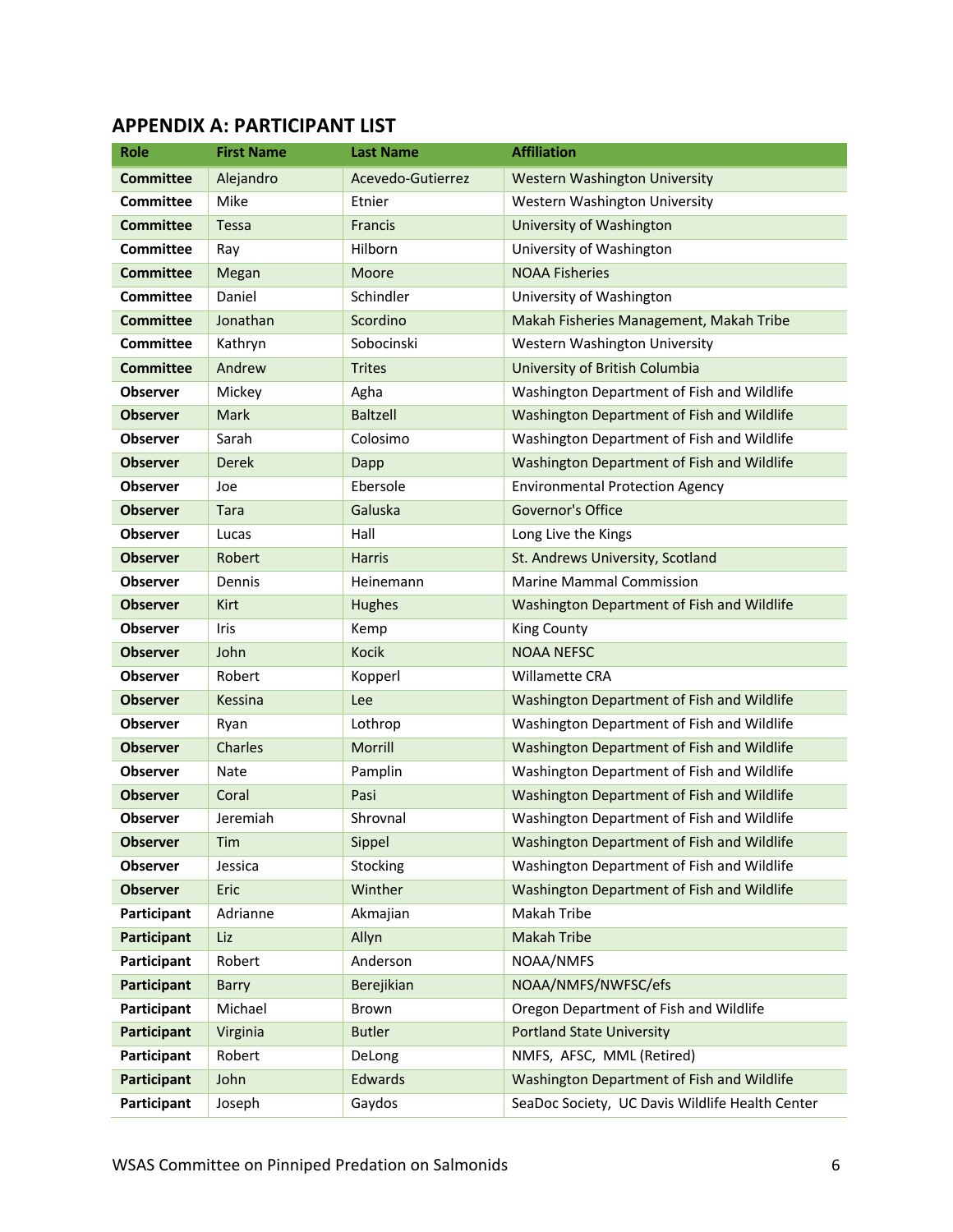| <b>Role</b>       | <b>First Name</b> | <b>Last Name</b> | <b>Affiliation</b>                              |
|-------------------|-------------------|------------------|-------------------------------------------------|
| Participant       | Deborah           | Giles            | University of Washington                        |
| Participant       | Cecilia           | Gobin            | Northwest Indian Fisheries Commission           |
| Participant       | <b>Frances</b>    | Gulland          | <b>Marine Mammal Commission</b>                 |
| Participant       | Lee               | Harber           | <b>Fisheries and Oceans Canada</b>              |
| Participant       | Doug              | Hatch            | Columbia River Inter-Tribal Fish Commission     |
| Participant       | Mark              | Henderson        | <b>US Geological Survey</b>                     |
| Participant       | Rob               | Jones            | Northwest Indian Fisheries Commission           |
| Participant       | Dyanna            | Lambourn         | Washington Department of Fish and Wildlife      |
| Participant       | Kaitlyn           | Manishin         | University of Alaska Fairbanks                  |
| Participant       | lain              | McKechnie        | University of Victoria                          |
| Participant       | Sharon            | Melin            | National Oceanic and Atmospheric Administration |
| Participant       | Eric              | Palkovacs        | <b>UC Santa Cruz</b>                            |
| Participant       | Susan             | Riemer           | Oregon Dept Fish and Wildlife                   |
| Participant       | Michelle          | Rub              | <b>NOAA Fisheries</b>                           |
| Participant       | <b>Mark</b>       | Scheuerell       | <b>U.S. Geological Survey</b>                   |
| Participant       | Dietmar           | Schwarz          | Western Washington University                   |
| Participant       | Andy              | Seitz            | University of Alaska Fairbanks                  |
| Participant       | Maritza           | Sepulveda        | Universidad de Valparaiso                       |
| Participant       | Joseph            | Taylor           | <b>Simon Fraser University</b>                  |
| Participant       | Amy               | Trainer          | Swinomish Indian Tribal Community               |
| Participant       | Eric              | Ward             | National Oceanic and Atmospheric Administration |
| Participant       | Julie             | Watson           | Washington Department of Fish and Wildlife      |
| Participant       | David             | Welch            | Kintama Research Services Ltd                   |
| Participant       | Rob               | Williams         | Oceans Initiative                               |
| Participant       | <b>Bryan</b>      | Wright           | Oregon Department of Fish and Wildlife          |
| <b>Speaker</b>    | Joe               | Anderson         | Washington Department of Fish and Wildlife      |
| <b>Speaker</b>    | Casey             | Clark            | Washington Department of Fish and Wildlife      |
| <b>Speaker</b>    | Scott             | Pearson          | Washington Department of Fish and Wildlife      |
| <b>Speaker</b>    | <b>Brandon</b>    | Chasco           | <b>National Marine Fisheries Service</b>        |
| <b>Speaker</b>    | Peter             | Olesiuk          | Pacific Eco-Tech Environmental Research         |
| <b>Speaker</b>    | Austen            | Thomas           | Smith-Root                                      |
| <b>Speaker</b>    | Carl              | Walters          | University of British Columbia                  |
| <b>Speaker</b>    | Megan             | Sabal            | <b>Oregon State University</b>                  |
| <b>Speaker</b>    | Zac               | Schakner         | <b>NOAA Fisheries</b>                           |
| <b>Speaker</b>    | Jamie             | Womble           | <b>National Park Service</b>                    |
| <b>Speaker</b>    | Hem Nalini        | Morzaria-Luna    | Long Live the Kings                             |
| <b>Speaker</b>    | Steven            | <b>Jeffries</b>  | Cascadia Research                               |
| <b>Speaker</b>    | Joe               | Scordino         | <b>Retired NOAA Fisheries</b>                   |
| <b>WSAS Staff</b> | Yasmeen           | Hussain          | <b>Washington State Academy of Sciences</b>     |
| <b>WSAS Staff</b> | Donna             | Gerardi Riordan  | Washington State Academy of Sciences            |
| <b>WSAS Staff</b> | Elizabeth         | Jarowey          | <b>Washington State Academy of Sciences</b>     |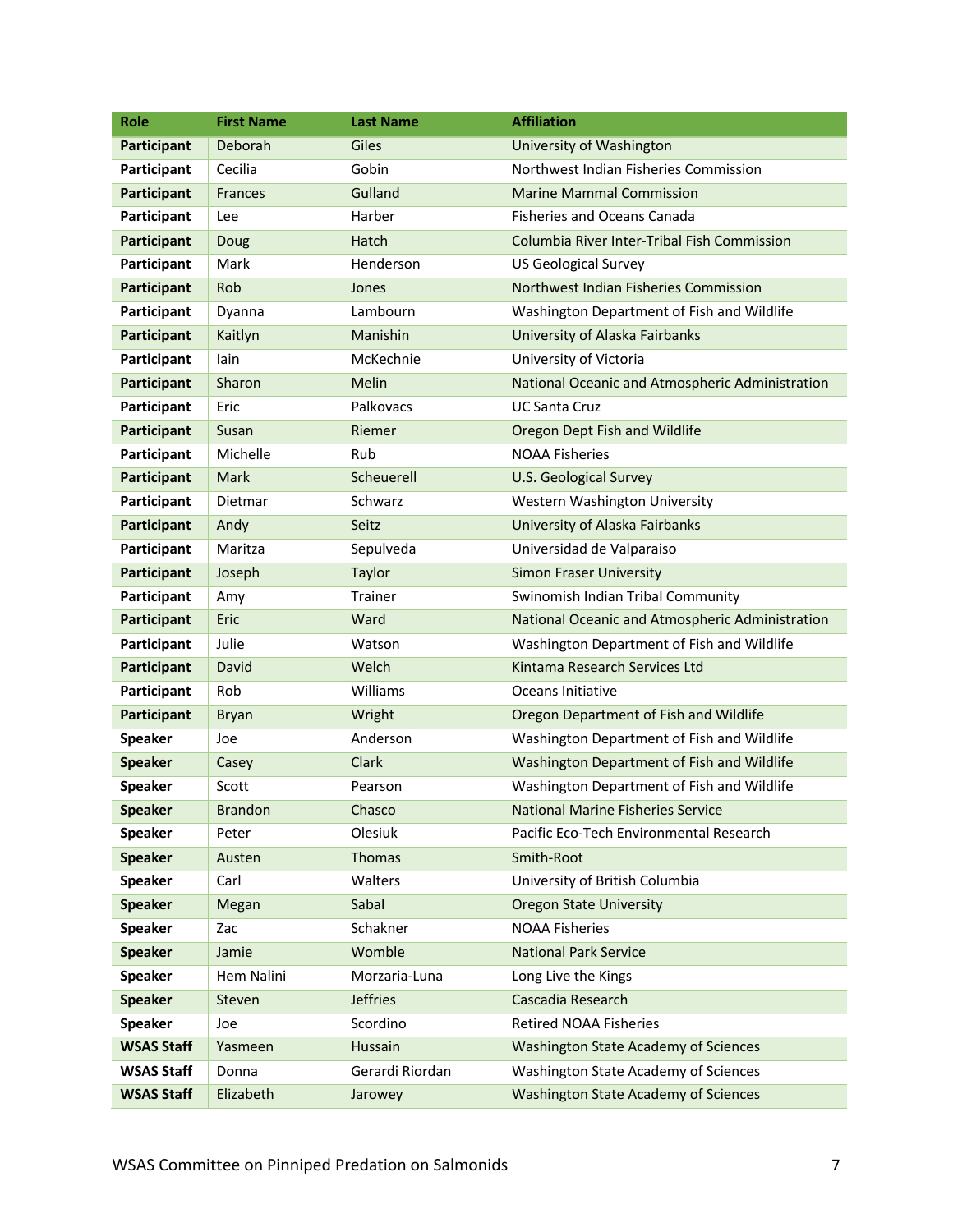| <b>Role</b>       | <b>First Name</b> | <b>Last Name</b> | <b>Affiliation</b>                   |
|-------------------|-------------------|------------------|--------------------------------------|
| <b>WSAS Staff</b> | Amanda            | Koltz            | Washington State Academy of Sciences |
| <b>WSAS Staff</b> | Sara              | <b>Marriott</b>  | Washington State Academy of Sciences |
| <b>WSAS Staff</b> | Katie             | Terra            | Washington State Academy of Sciences |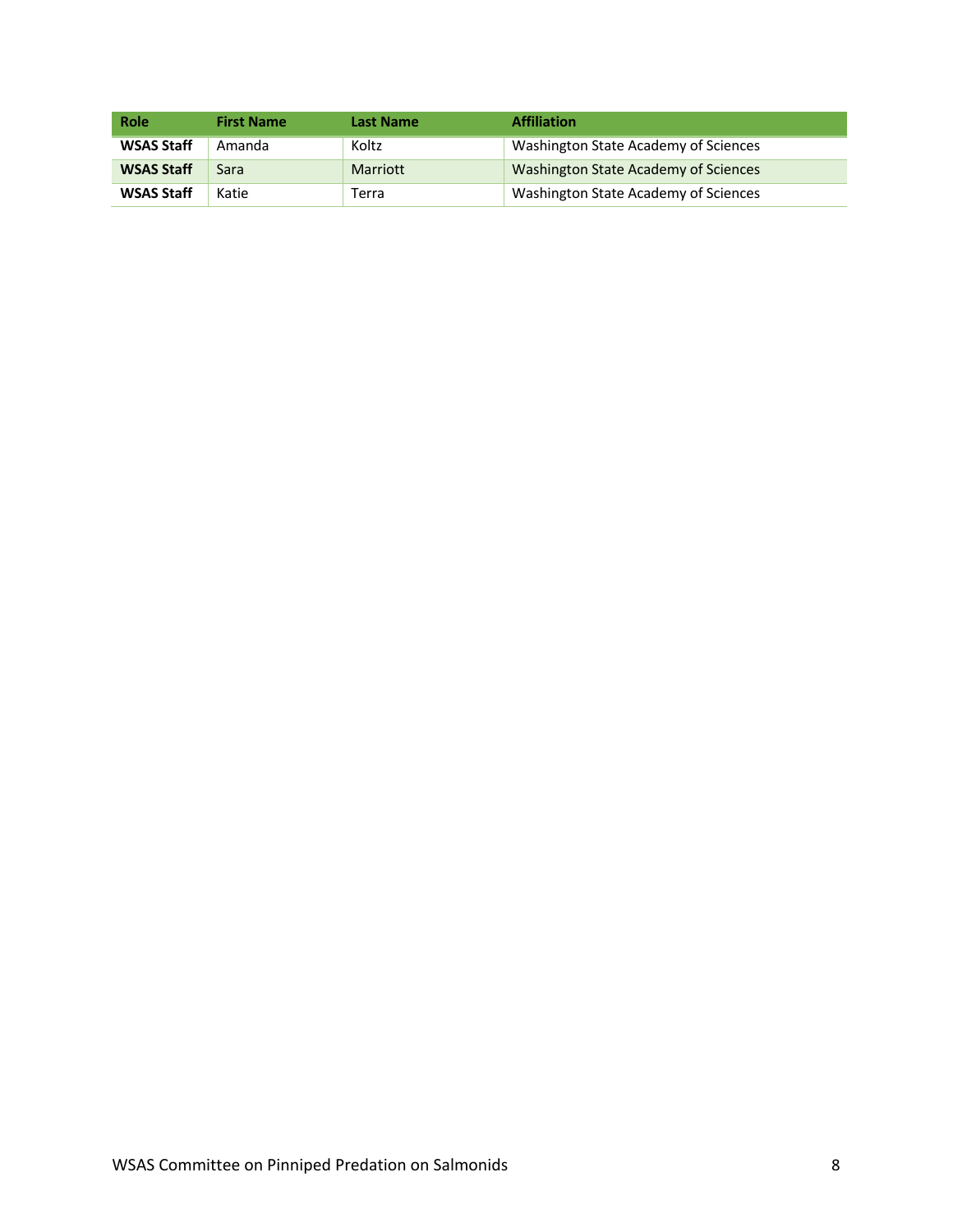# **APPENDIX B: WORKSHOP AGENDA**

#### **Agenda – Workshop for Scientists and Co-Managers**

#### **Pinniped Predation on Salmonids Study**

February 9, 2022 | 9:00 am – 1:00 pm PT

The Washington State Academy of Sciences (WSAS) Pinniped Predation on Salmonids committee is hosting a virtual workshop to engage members of the scientific community with expertise relating to pinniped predation on salmonids.

The aim is for invited scientists and researchers, whether academic, tribal, federal, nonprofit, or industry, to share their understanding of the relevant published and unpublished research, data, and context for existing and current studies. The information gathered at the workshop and in the request for written input will inform the study committee's summary of the science of pinniped predation on salmonids, with an emphasis on Washington's portion of the Salish Sea and Washington's outer coast.

Please submit files, literature, data, resources, or comments through this link: https://wsu.co1.qualtrics.com/jfe/form/SV\_71e5LDbdwXknCwm

There will be a separate workshop in March 2022 to hear from stakeholders. More information about the committee is at: https://washacad.org/portfolio-items/pinniped-predation/ . All workshop participants are expected to follow WSAS's Code of Conduct: https://washacad.org/code-of-conduct/ .

- 9:00 am **Opening and introduction to the project and workshop objectives; Workshop logistics** *Daniel Schindler (Committee Chair), Jessica Stocking (WDFW), Yasmeen Hussain (WSAS)*
- 9:05 am **Session 1: Current and historical pinniped and salmonid populations in Washington's Salish Sea and Outer Coast;** *Daniel Schindler, Mike Etnier*

Presentations:

- Scott Pearson Pinniped population and stock assessment
- Casey Clark Pinniped diet data
- Joe Anderson Salmon status, trends, and data collection

Open discussion. Points of particular interest:

- Current and historical pinniped population levels in Washington's Salish Sea or outer coast
	- o Pinniped migration patterns
	- o Factors limiting pinniped population size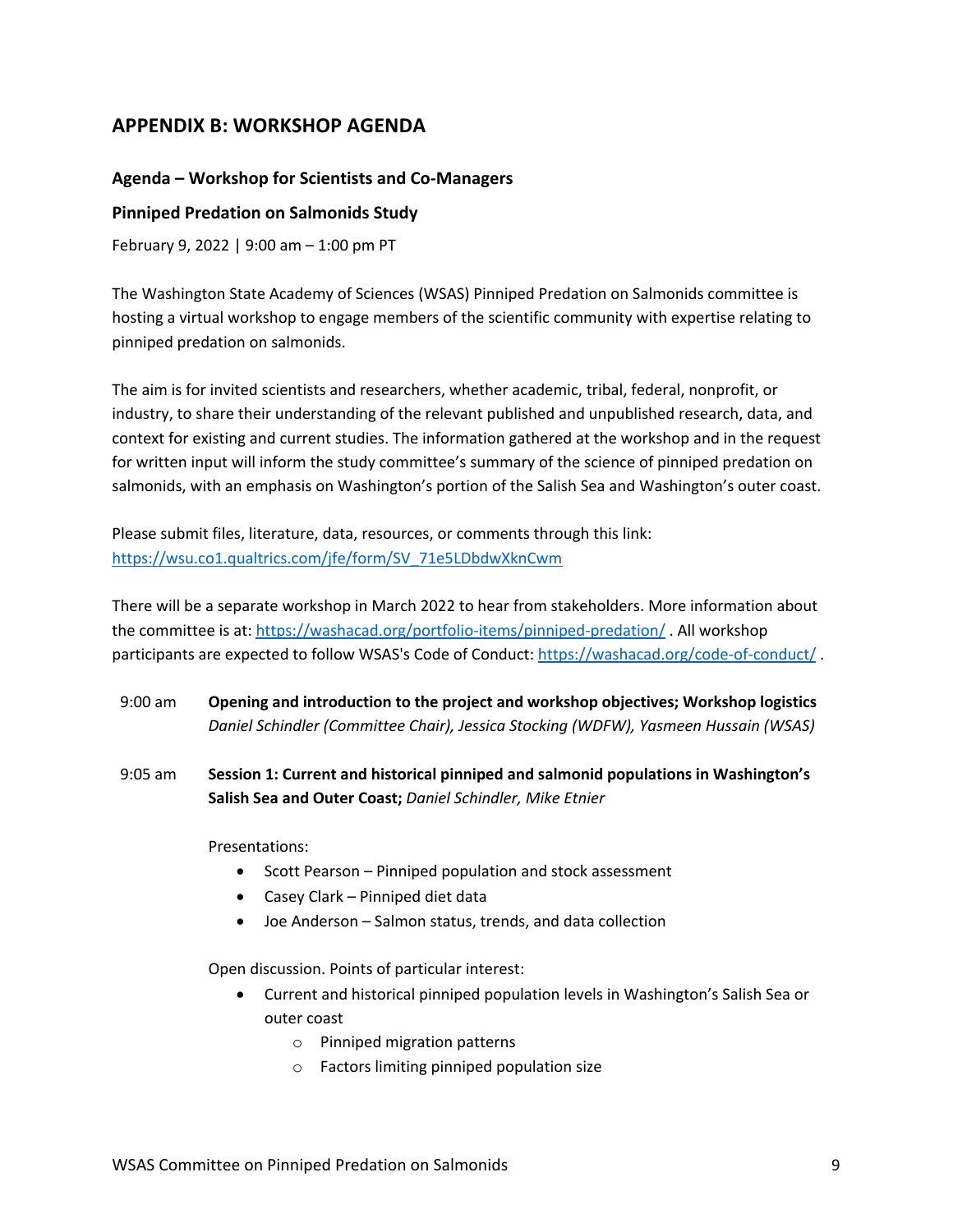- o Traditional ecological knowledge about pinniped abundance and distribution
- o Historic hunting of pinnipeds
- Current and historical salmonid population levels in Washington's Salish Sea or outer coast
	- o Regional, species-specific, and life stage-specific information
- On which key studies should the committee primarily base its understanding of how pinniped and salmonid populations have changed over time in this area?

#### 9:25 am **Session 2: Quantifying overall pinniped predation on salmonids;** *Kathryn Sobocinski, Jonathan Scordino*

Presentations:

- Carl Walters Pinniped and salmon relationships in the Salish Sea
- Austen Thomas Harbor seal diet data; Consumption in the context of salmon population
- Peter Olesiuk Steller sea lion consumption of salmon
- Brandon Chasco Population-level impacts of pinniped predation on salmonids

Open discussion. Points of particular interest:

- Consumption of salmonids by pinnipeds in Puget Sound and Washington's outer coast
	- o Specific to each geographic area
	- o By phase of salmon life history
	- o Extrapolation of diet data for seals/sea lions to other populations, regions, etc.
- How predation levels have changed over time
	- o Relative to pinniped population changes
	- o Relative to other predation or impacts on salmonids
	- o Relative to salmonid abundances
- Magnitude of predation impacts relative to other sources of mortality; what affects salmon mortality and how pinniped predation factors in
- If pinniped predation contributes to salmon population declines or marine survival rates
- On which key studies should the committee primarily base its understanding of overall pinniped predation on salmonids? What additional research is needed?

10:15 am *Break*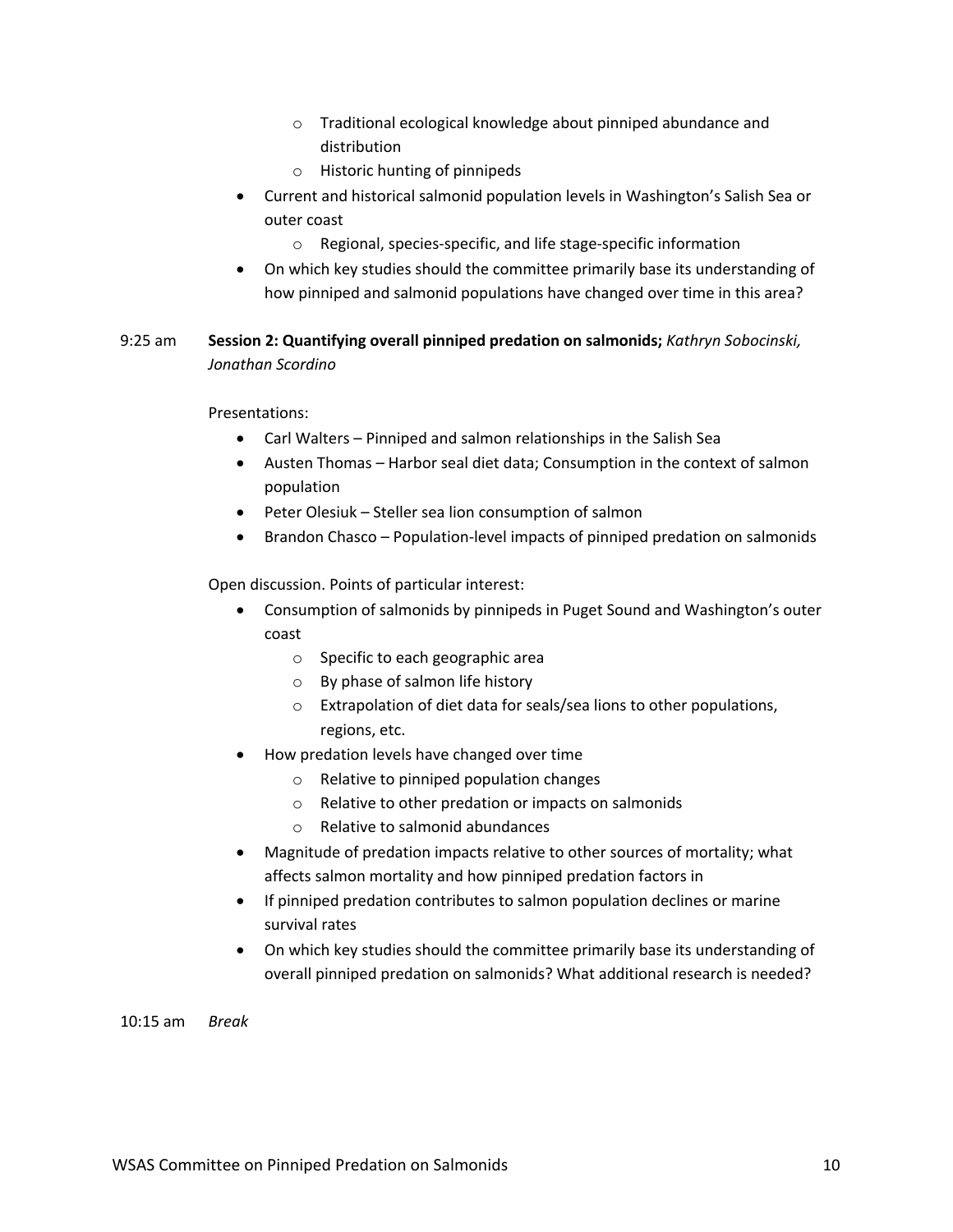# 10:25 am **Session 3: Factors affecting pinniped predation on salmonids;** *Andrew Trites, Alejandro Acevedo-Gutiérrez*

#### Presentations:

- Megan Sabal Predator effects on migratory animals: incorporating prey behavior into conservation
- Jamie Womble Steller sea lion response to seasonal distribution of prey in southeastern Alaska, and relevance to WA waters
- Zac Schakner Modeling of sea lions sharing knowledge of foraging opportunities in Columbia River, and relevance to Puget Sound

Open discussion. Points of particular interest:

- Factors that may regulate pinniped predation on salmonids (e.g. pinniped number, pinniped age and sex, location (Salish Sea, outer coast, rivers, Puget Sound, Strait of Juan de Fuca), salmonid populations, the natural environment, artificial structures, anthropogenic activities, number/size of haul-outs)
- Density dependence of pinniped predation on salmonids
- Relative pinniped predation impacts on hatchery-origin salmon versus wild-origin salmon
- Empirical evidence for predation 'hot spots', pinniped learned behavior, individual 'specialist' pinnipeds, foraging within/between stock boundaries
- On which key studies should the committee primarily base its understanding of factors affecting pinniped predation on salmonids? What additional research is needed?

# 11:10 am **Session 4: Ecological interactions affecting pinniped predation on salmonids in the Salish Sea and Washington's outer coast;** *Tessa Francis, Megan Moore*

#### Presentations

• Hem Morzaria Luna – Salmon population sensitivity to changes in herring population

Open discussion. Points of particular interest:

- Trophic relationships (direct and indirect) between pinnipeds and other predators of salmonids in the Salish Sea and Washington's outer coast (e.g., pinniped consumption of other predators of salmonids)
- Consumption of salmonids relative to other prey species consumed by pinnipeds
- Impacts of hatchery production on the consumption of wild salmonids by pinnipeds